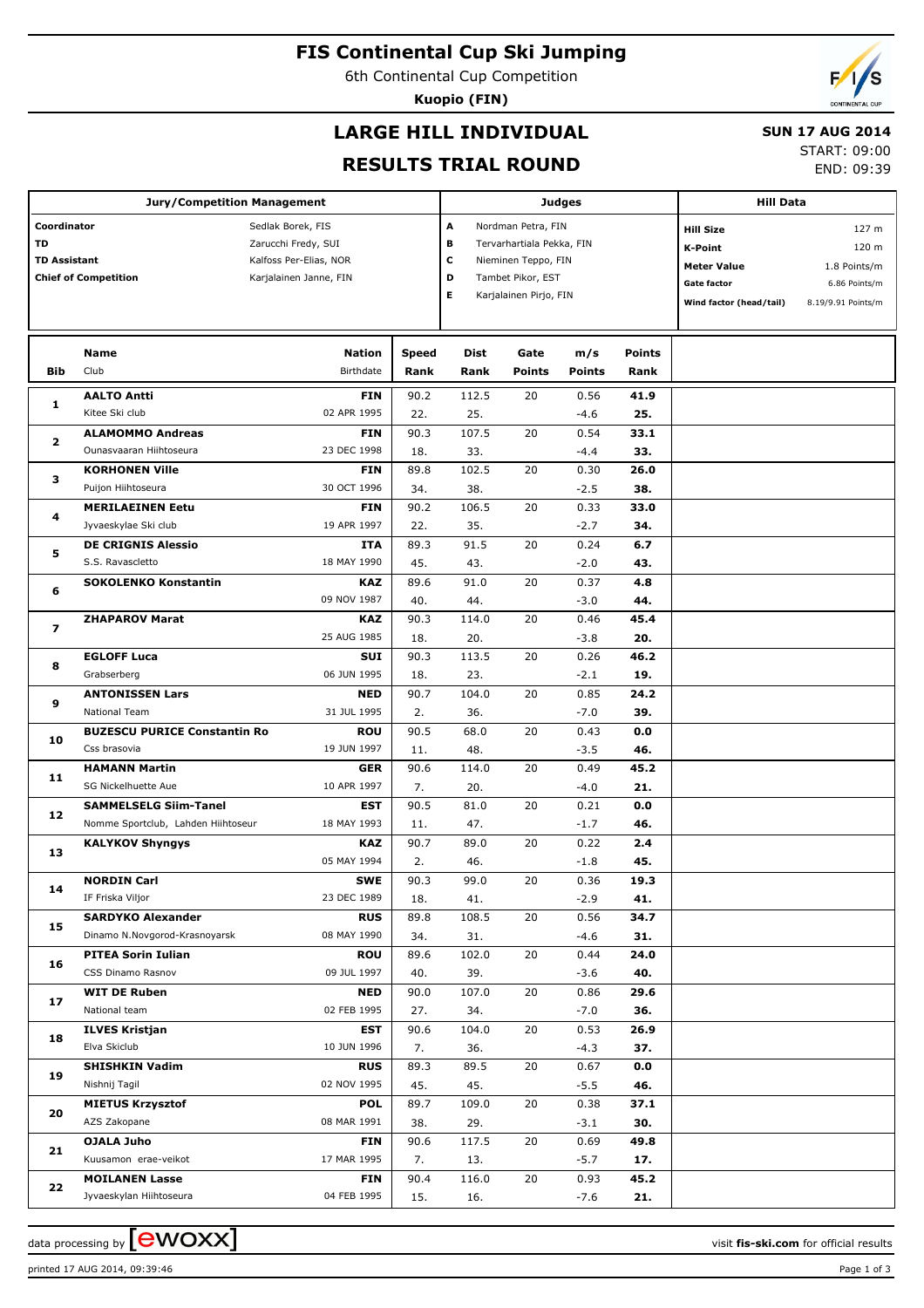# **FIS Continental Cup Ski Jumping**

6th Continental Cup Competition

**Kuopio (FIN)**



# **LARGE HILL INDIVIDUAL**

### **SUN 17 AUG 2014**

## **RESULTS TRIAL ROUND**

START: 09:00 END: 09:39

| <b>Bib</b> | Name<br>Club                                   | Nation<br>Birthdate       | Speed<br>Rank | Dist<br>Rank | Gate<br><b>Points</b> | m/s<br><b>Points</b> | <b>Points</b><br>Rank |  |
|------------|------------------------------------------------|---------------------------|---------------|--------------|-----------------------|----------------------|-----------------------|--|
|            |                                                |                           |               |              |                       |                      |                       |  |
| 23         | <b>REISENAUER Janni</b>                        | <b>AUT</b>                | 90.2          | 114.0        | 20                    | 1.13                 | 39.9                  |  |
|            |                                                | 07 NOV 1997               | 22.           | 20.          |                       | $-9.3$               | 28.                   |  |
| 24         | <b>KALINITSCHENKO Anton</b>                    | <b>RUS</b><br>22 JUL 1982 | 89.9<br>29.   | 121.0<br>9.  | 20                    | 0.67<br>$-5.5$       | 56.3<br>11.           |  |
|            | <b>HEISKANEN Sami</b>                          | <b>FIN</b>                | 90.8          | 123.5        | 20                    | 1.25                 | 56.1                  |  |
| 25         | Puijon Hiihtoseura                             | 14 OCT 1991               | 1.            | 3.           |                       | $-10.2$              | 12.                   |  |
|            | <b>TOROK Eduard</b>                            | <b>ROU</b>                | 89.3          | 113.5        | 19                    | 1.50                 | 40.4                  |  |
| 26         | CSS Dinamo Rasnov                              | 02 MAY 1997               | 45.           | 23.          | 4.4                   | $-12.3$              | 27.                   |  |
|            | <b>LUNARDI Michael</b>                         | <b>ITA</b>                | 89.9          | 108.0        | 19                    | 1.14                 | 33.5                  |  |
| 27         | G.S. FORESTALE                                 | 21 SEP 1992               | 29.           | 32.          | 4.4                   | $-9.3$               | 32.                   |  |
| 28         | <b>SIEGEL David</b>                            | <b>GER</b>                | 89.8          | 118.5        | 19                    | 0.57                 | 57.0                  |  |
|            | SV Baiersbronn                                 | 28 AUG 1996               | 34.           | 11.          | 4.4                   | $-4.7$               | 9.                    |  |
| 29         | <b>VALTA Ossi-Pekka</b>                        | <b>FIN</b>                | 90.1          | 111.5        | 19                    | 0.81                 | 42.5                  |  |
|            | Lahden Hiihtoseura                             | 22 NOV 1991               | 26.           | 27.          | 4.4                   | $-6.6$               | 24.                   |  |
| 30         | <b>KARLEN Gabriel</b>                          | SUI                       | 89.2          | 115.5        | 19                    | 1.16                 | 46.8                  |  |
|            | Gstaad                                         | 10 MAR 1994               | 48.           | 18.          | 4.4                   | $-9.5$               | 18.                   |  |
| 31         | <b>MUOTKA OIII</b>                             | <b>FIN</b>                | 90.4          | 119.5        | 19                    | 0.82                 | 56.8                  |  |
|            | Lahti Ski Club                                 | 14 JUL 1988               | 15.           | 10.          | 4.4                   | $-6.7$               | 10.                   |  |
| 32         | <b>NOMME Martti</b>                            | <b>EST</b>                | 89.9          | 110.5        | 19                    | 0.73                 | 41.3                  |  |
|            | Voru Sportschool                               | 07 AUG 1993               | 29.           | 28.          | 4.4                   | $-6.0$               | 26.                   |  |
| 33         | <b>PEIER Killian</b>                           | SUI                       | 89.4          | 95.0         | 19                    | 0.45                 | 15.7                  |  |
|            | Vallee du Joux                                 | 28 MAR 1995               | 44.           | 42.          | 4.4                   | $-3.7$               | 42.                   |  |
| 34         | <b>ZNISZCZOL Aleksander</b><br>KS Wisla Wisla  | <b>POL</b><br>08 MAR 1994 | 90.4          | 121.5<br>8.  | 19                    | 0.63                 | 61.9<br>7.            |  |
|            | <b>FUCHS Tim</b>                               | <b>GER</b>                | 15.<br>90.5   | 117.0        | 4.4<br>19             | $-5.2$<br>0.40       | 55.7                  |  |
| 35         | SC Degenfeld                                   | 03 AUG 1997               | 11.           | 14.          | 4.4                   | $-3.3$               | 14.                   |  |
|            | <b>WINTER Paul</b>                             | <b>GER</b>                | 89.7          | 124.0        | 19                    | 0.68                 | 66.0                  |  |
| 36         | SC Willingen                                   | 05 OCT 1997               | 38.           | 2.           | 4.4                   | $-5.6$               | 4.                    |  |
|            | <b>HVALA Jaka</b>                              | <b>SLO</b>                | 89.9          | 118.0        | 19                    | 0.30                 | 58.3                  |  |
| 37         | Ssk Ponikve                                    | 15 JUL 1993               | 29.           | 12.          | 4.4                   | $-2.5$               | 8.                    |  |
|            | <b>BIEGUN Krzysztof</b>                        | <b>POL</b>                | 89.8          | 101.0        | 19                    | $-0.15$              | 31.7                  |  |
| 38         | SS-R LZS Sokol Szczyrk                         | 21 MAY 1994               | 34.           | 40.          | 4.4                   | 1.5                  | 35.                   |  |
|            | <b>SEMENIC Anze</b>                            | <b>SLO</b>                | 90.7          | 122.5        | 19                    | 0.18                 | 67.4                  |  |
| 39         | <b>NSK Trzic Trifix</b>                        | 01 AUG 1993               | 2.            | 5.           | 4.4                   | $-1.5$               | 2.                    |  |
| 40         | <b>HULA Stefan</b>                             | POL                       | 89.6          | 116.0        | 19                    | 0.16                 | 55.9                  |  |
|            | WKS Zakopane                                   | 29 SEP 1986               | 40.           | 16.          | 4.4                   | $-1.3$               | 13.                   |  |
| 41         | <b>KLUSEK Bartlomiej</b>                       | <b>POL</b>                | 90.0          | 115.5        | 19                    | 0.52                 | 52.0                  |  |
|            | LKS Klmczok Bystra                             | 15 JAN 1993               | 27.           | 18.          | 4.4                   | $-4.3$               | 15.                   |  |
| 42         | <b>QUECK Danny</b>                             | <b>GER</b>                | 90.7          | 109.0        | 19                    | 0.61                 | 39.6                  |  |
|            | WSV 08 Lauscha                                 | 17 SEP 1989               | 2.            | 29.          | 4.4                   | $-5.0$               | 29.                   |  |
| 43         | <b>LEYHE Stephan</b>                           | <b>GER</b>                | 90.5          | 122.0        | 19                    | 0.35                 | 65.1                  |  |
|            | SC Willingen                                   | 05 JAN 1992               | 11.           | 7.           | 4.4                   | $-2.9$               | 5.                    |  |
| 44         | <b>MEZNAR Mitja</b><br><b>NSK Trzic Trifix</b> | <b>SLO</b><br>30 JUN 1988 | 90.6          | 112.0        | 19                    | 0.81                 | 43.4                  |  |
|            |                                                |                           | 7.            | 26.          | 4.4                   | $-6.6$               | 23.                   |  |
| 45         | <b>POGRAJC Andraz</b><br>SSK Costella Ilirija  | <b>SLO</b><br>26 SEP 1991 | 90.2<br>22.   | 122.5<br>5.  | 19<br>4.4             | 0.53<br>$-4.3$       | 64.6                  |  |
|            | <b>WOLNY Jakub</b>                             | <b>POL</b>                | 90.7          | 123.5        | 19                    | 0.55                 | 6.<br>66.2            |  |
| 46         | Lks Klimczok bystra                            | 15 MAY 1995               | 2.            | 3.           | 4.4                   | $-4.5$               | З.                    |  |
|            | <b>ZUPANCIC Miran</b>                          | <b>SLO</b>                | 89.6          | 117.0        | 19                    | 0.90                 | 51.6                  |  |
| 47         | SK Zagorje                                     | 11 NOV 1989               | 40.           | 14.          | 4.4                   | $-7.4$               | 16.                   |  |
|            | <b>PREVC Cene</b>                              | <b>SLO</b>                | 89.9          | 127.0        | 19                    | 0.52                 | 72.7                  |  |
| 48         | Sk Triglav kranj                               | 12 MAR 1996               | 29.           | 1.           | 4.4                   | $-4.3$               | 1.                    |  |
|            |                                                |                           |               |              |                       |                      |                       |  |

printed 17 AUG 2014, 09:39:46 Page 2 of 3

data processing by **CWOXX**  $\blacksquare$